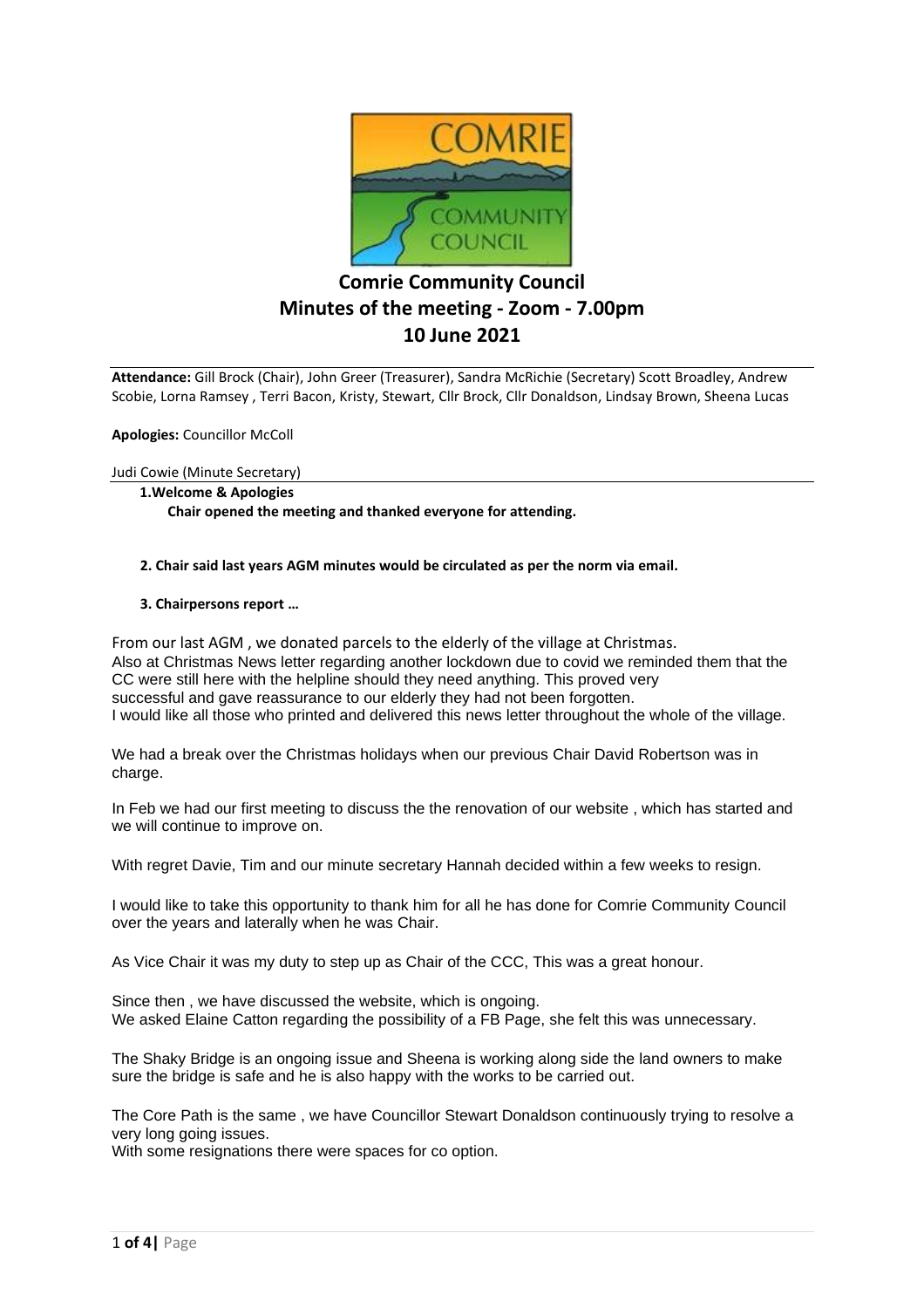This was delayed by the fact we had to wait until August hold our 3 yearly election. As we had some resignations we were so lucky for some new fresh blood coming forward have we now have a super mixed team.

Thanks to Scott we have re connected with Canada, thanks to Terri we have a sub committee to restructure our very out dated Legion Park.

Both have done a super amount of work and things are very much taking shape.

The have both worked so hard and the rest of this new great team have so many great ideas , I can only see the CCC going form strength to strength …

I would also like to take this opportunity to thank all 3 Ward Councillors for all the support they have given us , without them, we'd be at a loss.

Gillian Brock

#### **4. Secretaries report**

Unlike many Community Councils across Scotland who stopped having regular meetings Comrie CC has continued to meet via Zoom, which has been successful. I took on the role as Temporary Secretary following the resignation of the previous Secretary. I am now resigning my position of Temp. Secretary. I will support the new Secretary as best I can until they are comfortable in the role.

Over the year I have fielded the emails that come into us reporting on any items that we would find important to the community. We have received regular Commanders Reports from Police Scotland but very few incidents regarding Comrie have featured.

Planning issues have been quiet over the past year with no major applications that affect the village.

Despite being in the role of Chair, Gill Brock continues to be the go to person for all road matters. She has built up relationships with PKC personnel over many years which has proved to be valuable when road issues have arisen.

We receive a number of emails each month regarding varied items across the region and Scotland; of which many do not affect the village, but if there are interesting items I have reported them at our regular Monthly Meetings and posted to the Community Website and Comrie Facebook page.

Flooding and the new flood defences have continued to feature in village life. The communications from PKC and its engineering staff have continued to keep us informed of the process. We look forward to the work commencing and it's completion in the years to come.

I want to thank our new Community Councillors who have stepped up and now focusing on projects in the village, including the resurrection of the twinning initiative with Carleton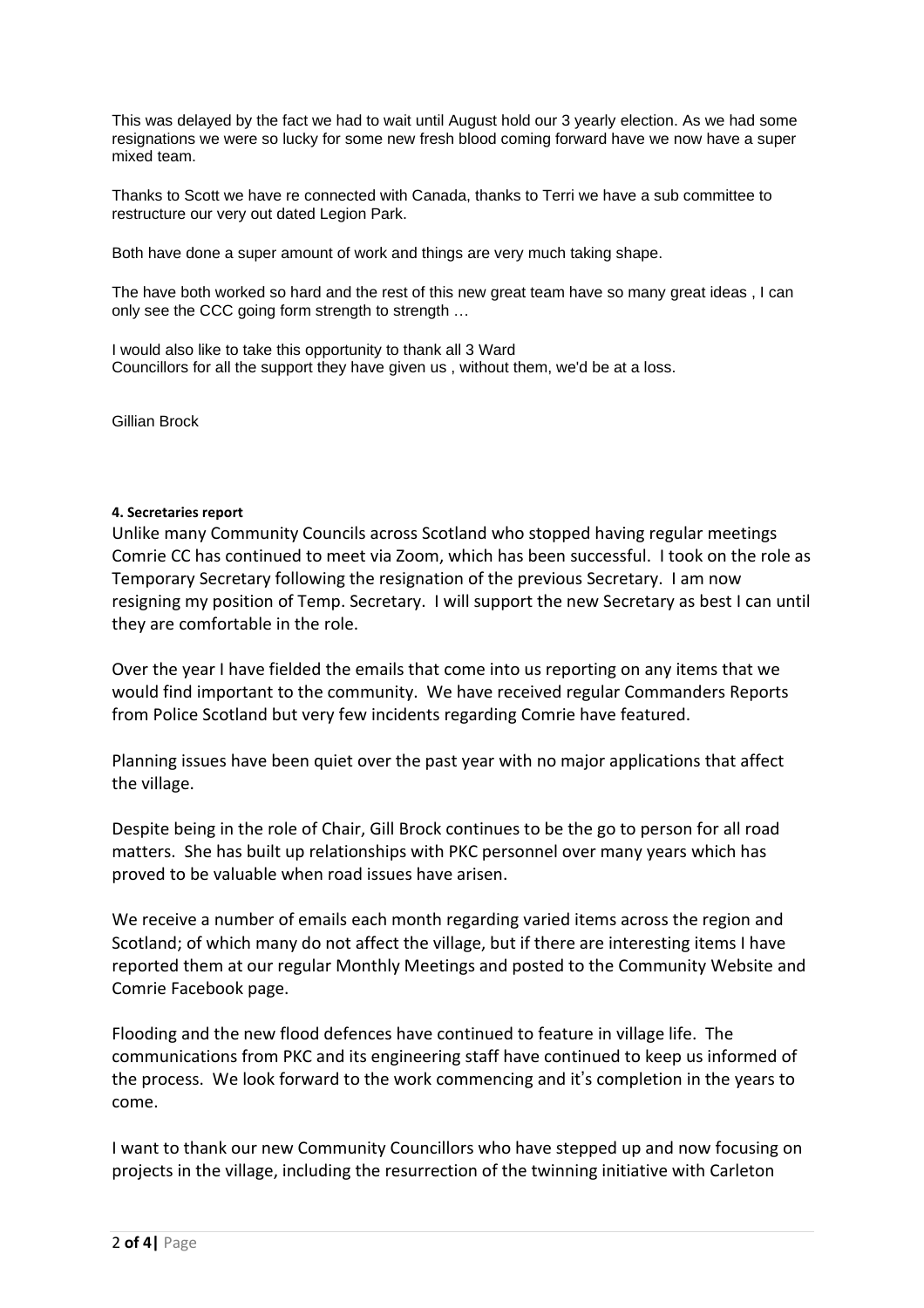Place, Canada. Online meetings with the community in Canada have taking place and will continue to benefit our young people with reciprocal visits in the future.

Liaising with PKC on when our Library will be re-opened and whether we can look to developing it at it as a Community Hub.

Working with PKC on a timetable for ground repairs. We have held a community event in the park to raise funds for new equipment and more. Another event for Halloween is currently being organised.

We now hold the bank account for the Skate Park and We were aware the Laggan Park Committee had in effect folded, therefore a meeting with park users has been held, looking to developing it's use for everyone in the community.

It hasn't all been good. We sadly lost Gordon McCartney who was the longest serving Community Councillor in Scotland prior to his retirement. Whilst he had retired from the Community Council he was a mine of information on anything to do with the village, especially historical events that have shaped the village. On a personal note when I joined the CC, Gordon and Sandy Gray were the old boys on the council. I called them Jack & Victor after the characters in a funny TV show, which I think they secretly enjoyed. RIP Gordon, gone but not forgotten.

*Sandra McRitchie 26th October 2021*

# *5 Financial Report*

# **COMRIE COMMUNITY COUNCIL**

### **TREASURER'S REPORT YEAR ENDING 31st AUG. 2021**

Comrie Community Council are still responsible for the management of seven funds which includes an administrative fund.

The past year has been extremely challenging due to the Covid outbreak which has given the Community Council extra duties but at the same time many restrictions due to the virus.

The community council set up a telephone helpline and together with local shop keepers we were able to assist anyone who was housebound to make deliveries to their homes. The telephone line was also a social and communication link contact for those who felt isolated.

Most of those duties undertaken by the councillors obviously desisted as the vaccines arrived.

Now our financial situation.

The **Administrative** fund is restricted for use by the Community Council for all their operating costs. Perth and Kinross Council gift a yearly grant of up to £700.00 towards this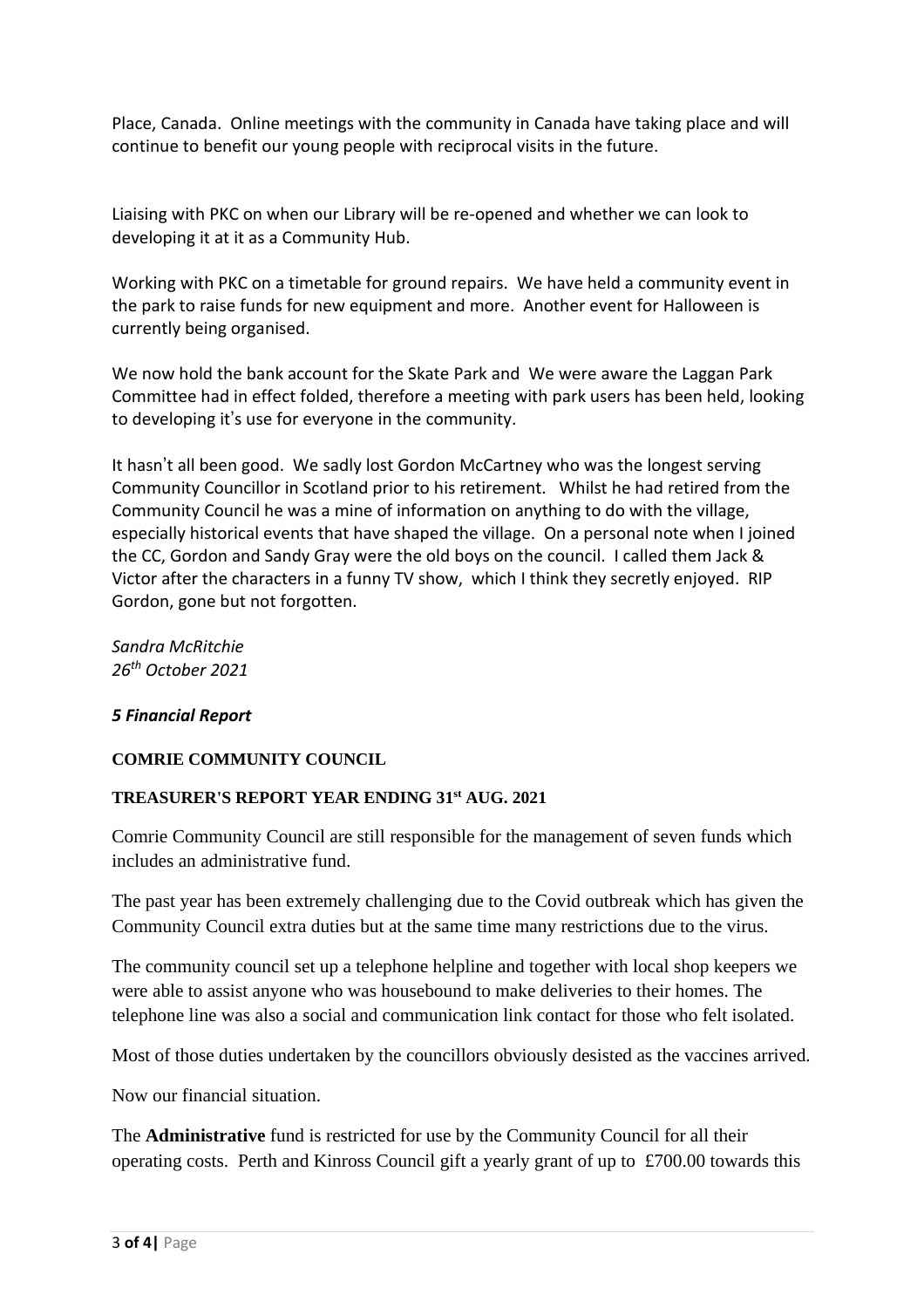fund on the condition that it rigorously adheres to the guidelines on the legitimate use of the fund.

Having stringently followed the guidelines we consequently received a grant of £606.51 during this financial year towards the fund.

Also showing in this account is the sum of £60.00 These monies were received from our Community Account as minute taking expenses which had been paid out from that account..

Our expenditure expenses include payment to our minute taker for the minutes and preparation of the same. There was payment for room hire for committee meetings and website costs which included yearly contract cost and domain name purchase. Telephone costs were incurred as a result of the lockdown period and our yearly accounts Examiner Fees. The account balance is now **£10.89.**

An application will be submitted for a council grant for this year.

The other six funds we are responsible for include the **Community Account** which is an unrestricted fund. This fund has been utilised for all other unrestricted income and expenditure. This includes income from the Business Directory Listings displayed on the Community Website, Map Sales and other donations and grants. Subscriptions this year raised **£2100.00** and together with the other items the income was **£2211.00**. From this account the council decided to donate funds to the cubs, brownies, guides, scouts and the local youth club and consequently **£1123.94** was gifted. Extra cost were incurred this year to upgrade and maintain the website. Due to deterioration we purchased a new flag for the flag pole at the white church. Gifts and flowers were purchased for local residents and again due to lockdown extra expenses were incurred by committee members and were paid from this account.

At the end of the financial year the balance of this account is **£21549.28.**

There was no activity in relation to **The Flood**, **Hayride** and **Public Toilet Accounts,** other than bank interest payments. Both this year and last because of Covid the **Hayride** was cancelled.The balance of these account**s** are **£651.60, £1286.35** and **£412.25** respectively. Normally each year money is raised at the Comrie Fortnight Market but due to restrictions this was cancelled.

The **Legion Park** account has had the most activity due to the fact one of our new committee members Terri-Louis Bacon has taken on responsibility to raise funds to improve and upgrade the children's play area. A separate committee has been formed by Terri and already new funds have been raised and the balance of the account is now **£981.71.** Many other events and projects are being planned and we wish them every success.

The final Account is the **Xmas Lights** account which for the past three years has been organised by its own committee assisted by council members. Although numerous events would have been organised they were severely restricted because of Covid. They did still